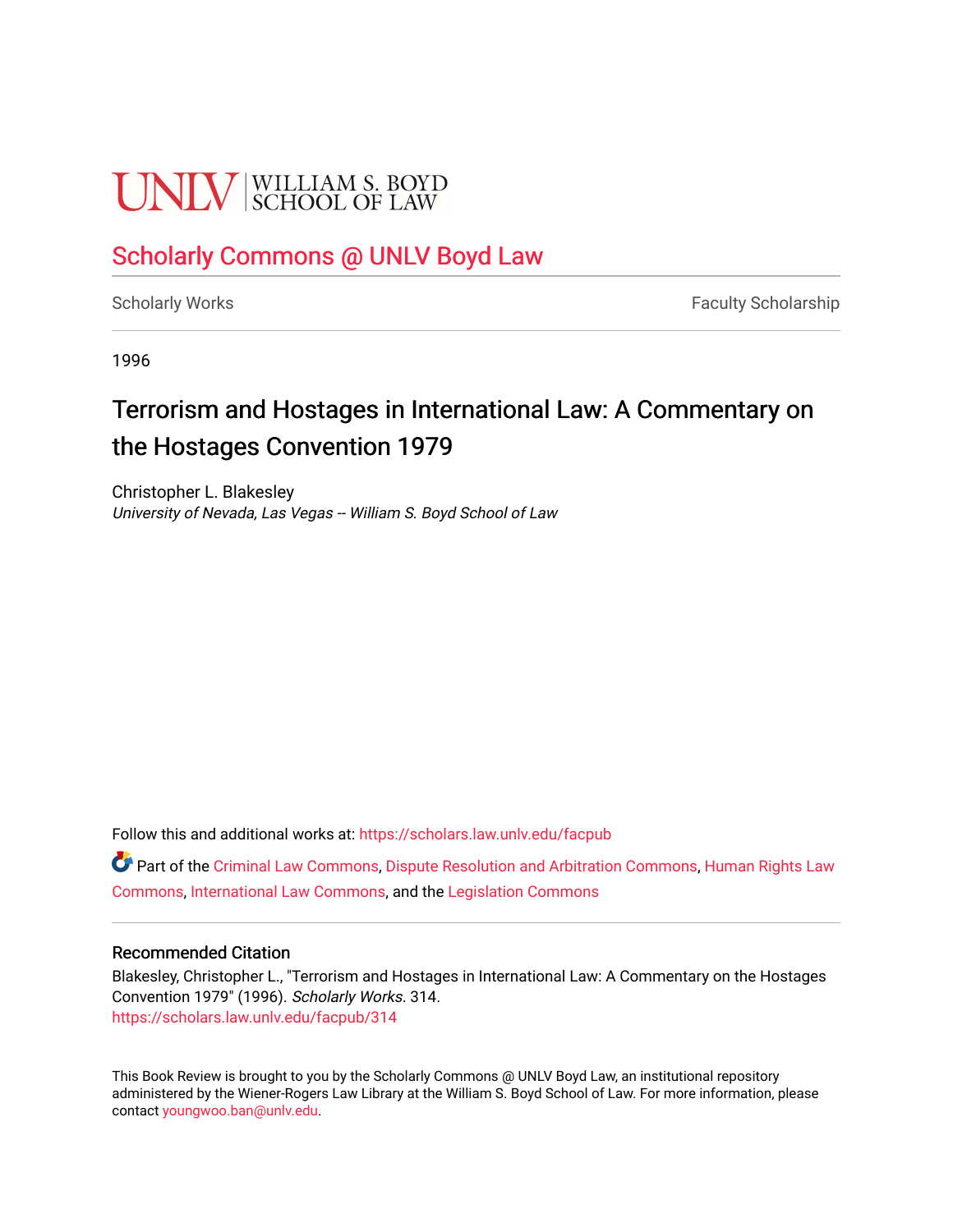berg also explores events in the Caribbean, Central America, Indochina and the former USSR **(pp.** 125-37).

The next three chapters (4-6) are **by** Sergio Diaz-Briquets, Kathleen Newland and Charles B. Keely, respectively. **All** are well written, further examine the role of foreign policy in the migration context and touch also on the domestic politics that drive **U.S.** foreign policy and migration policy. Keely makes a persuasive call for prioritizing the stabilization of states **by** discouraging secession movements. Carl Kaysen (chapter **7)** emphasizes one particular strategy for stabilizing states: using international institutions to resolve internal conflicts.

Tom Farer (chapter **8)** caps the discussion with a succinct historical sketch of international refugee law and of efforts **by** the Europeans to harmonize their asylum laws.

*Threatened Peoples, Threatened Borders is* thoughtful, stimulating and well crafted. It serves as a primer for the general reader and provides new insights for the specialist.

> **STEPHEN** H. LEGOMSKY *Washington University School of Law*

*Terrorism and Hostages in International Law: A Commentary on the Hostages Convention 1979.* By Joseph J. Lambert. Cambridge: Grotius Publications Ltd., 1990. Pp. vii, 418. Index. \$110; **£58.**

While hostage taking is not new, it is certainly current. Following Saddam Hussein's lead, Bosnian Serbs abducted **UN** peacekeepers, placing them as human shields around military targets. (The Croatians and the Bosnians did some of the same.) The Chechens have taken hostages several times in their struggle with Russia. *Terrorism and Hostages in International Law,* the product of Lambert's work as a research scholar of the Research Centre for International Law at the University of Cambridge, discusses the international community's lead response to such hostage taking and terrorism and is an excellent, compact and practical guide to understanding the Hostages Convention and other "antiterrorism" conventions. But it lacks the daring to take the discussion of terrorism and hostage taking to a new level.

The book considers the following conventions: the Hague, Montreal, New York and Rome Conventions with their Protocols; the European Convention on the Suppression of Terrorism; and the Organization of American States (OAS) Convention to Prevent and Punish the Acts of Terrorism Taking the Form of Crimes against Persons and Related Extortion that are of International Significance. Lambert, who is now international counsel for Deloitte **&** Touche, refers to all of these as antiterrorism conventions, although he never provides much insight into what makes them so. His book does provide insight into a number of other aspects of international criminal law related to terrorism and hostage taking, such as the law of armed conflict; state sovereignty; extraterritorial jurisdiction; human rights law; extradition and other measures of international cooperation in criminal matters; enactment of domestic penal legislation; the extradition, granting of asylum and prosecution of offenders; mutual assistance in criminal matters; establishment of cooperative preventive measures; dispute resolution; and the protection of human rights.

Lambert takes what he calls an "enumerative" or "segmented" approach, which "allows treatment of terrorism in more manageable units" (p. 49). He argues that a comprehensive, universal approach to the elimination of terrorism "will, at least in the near future, remain elusive" and that "the only way to go forward in the search for international co-operation in the suppression of terrorism is in the piecemeal fashion already begun" (p. **9).** Despite his disclaimer, Lambert does help to develop a general theory of terrorism.

Part I of the book provides a background and framework for part II's article-by-article analysis of the Hostages Convention by giving a practical analysis of the international reactions to hostage taking and related activities and addressing terrorism in general. But, while Lambert discusses various definitions of terrorism, he-like many others-never analyzes either the concept of terrorism or reactions to it in real depth.' Instead, Lambert deliberately limits himself to black-letter reporting of specific crimes and reactions to them. In view of the excellence of the book, I was disappointed that he did not take the additional step of discussing why he considers hostage

<sup>&</sup>lt;sup>1</sup> See, e.g., my review of DEMOCRATIC RESPONSES TO INTERNATIONAL TERRORIsM (David **A.** Charters **ed.,** 1991), in 89 AJIL 858 (1995), and of JOHN MURPHY, STATE SUPPORT OF INTERNATIONAL TERRORISM: LEGAL. POLrTICAL **AND** ECONOMIc **DIMENSIONS** (1989), in **86** AJIL 428 (1992). See also Richard Baxter, *A Skeptical Look at the Concept of Terrorism,* 7 AKRON L. REV. 380 (1974), and my critique of it in CHRISTOPHER BLAKES-LEY, TERRORISM, DRUGS, INTERNATIONAL LAW AND THE PROTECTION OF HUMAN LIBERTY 34-59 (1991).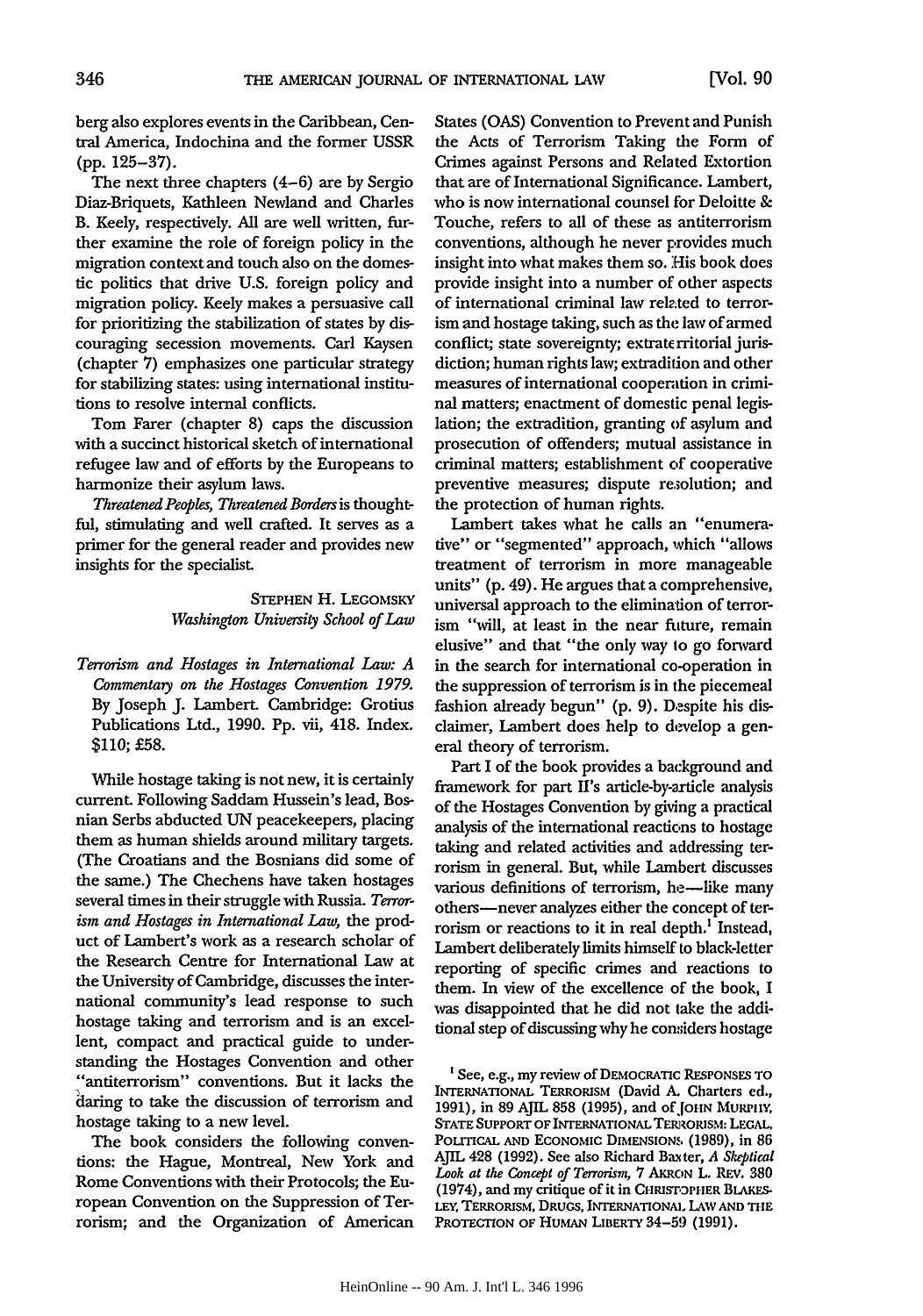taking and related conduct to be terrorism and developing broader analytic principles.

One way of protecting humanity against terrorism is to penalize terroristic conduct. **If** the criminal sanction is to be used, we need to provide a satisfactory legal definition providing the elements of the crimes condemned as terrorism.' This requires distinguishing "justifiable" violence (self-defense or that perpetrated against an enemy combatant in war) and excusable violence (accident or duress) from war crimes and terrorism. And it may require determining the general ambit of the crimes deemed to constitute it, including defenses. This might be done **by** combining elements of the laws of war with general principles of substantive criminal law. Terrorism during peacetime might be considered analogous to war crimes during war.3 Thus, one of the weaknesses of most of the conventions studied is that they fail to satisfy sufficiently essential requirements of criminal law; indeed, where a definition and elements have developed, it has been primarily through domestic enabling legislation and prosecution. It would have been most useful if Lambert had provided deeper analysis of the domestic-law influences.

Part II of the book focuses on the 1979 Hostages Convention, providing an in-depth analysis of each of the Convention's articles and underlying concepts. This Convention, which Lambert considers to be the most important of the antiterrorism conventions, was a major development in international criminal law and is still one of the most comprehensive. This careful analysis is both the book's strength and its

*-'See* Draft Code of Crimes against the Peace and Security of Mankind, [1991] 2 Y.B. Int'l L. Comm'n 198, UN Doc. A/CN.4/SER.A/1991/Add.1 (the text that emerged on the ILC's first reading of articles still under consideration). *See also* Baxter, *supra* note 1, at 380. *But see* M. Cherif Bassiouni, A *Policy-Oriented In*quiry into Different Forms and Manifestations of International Terrorism, in LEGAL RESPONSES TO INTERNA-**TIONAL** TERRORISM: **UNITED** STATES PROCEDURAL As-PECTS at xv, xvi, xxiii (1988) (noting the impossibility of a pure definition, but promoting the notion that a "working definition" is greatly needed and possible). Bassiouni's working definition of terrorism is:

an ideologically motivated strategy of internationally proscribed violence designed to inspire ter- ror within a particular segment of a given society in order to achieve a power-outcome or to propagandize a claim or grievance irrespective of whether its perpetrators are acting for and on behalf of themselves or on behalf of a state.

weakness. On the one hand, Lambert's thorough exegesis of the treaty is both clear and useful. On the other, Lambert's discussion provides little new insight into the nature of international law or terrorism. **Why** is hostage taking different from "private" kidnapping for ransom or from a bank robber's taking a hostage as a shield? More discussion of the impact on hostage taking and terrorism of the Hostages Convention's requirement that all perpetrators be brought to justice-aut dedere aut judicarewould also have been valuable,<sup>4</sup> as would a deeper discussion of distinctions and similarities between convention and nonconvention conduct. Clearly, definition and special elucidation of what does or does not constitute treatyproscribed conduct (as well as why this is) are necessary for prosecution and defense. Moreover, legal, even philosophical, definitions are important to allow understanding of the elements of and policies behind an offense. Finally, a more detailed comparison of the Hostages Convention with other conventions dealing with similar subjects and with domestic enabling legislation could help to establish the necessary definitions.

It seems evident that, notwithstanding its deficiencies, the Convention's role in and impact on international law, including that relating to terrorism, may be important. Even limited conventions proscribing specific, "terroristic" conduct can lead to the development of custom and general principles on terrorism. But Lambert's view on the limited need for a definition of terrorism is particularly interesting. He says both that the promulgation and ratification of treaties dealing with terrorism on a piecemeal basis "is preferable from a lawyer's point of view" and will marginalize the "formulation of a definition of terrorism-strictly [to] an academic exercise, largely irrelevant to the fight against terrorism" **(p.** 347), and that "definitions of terrorism seem irrelevant to lawyers and legislators, who are concerned with making and enforcing rules to limit all political (or any other) violence, whether the victim is a primary target or merely a means of attacking a different protected interest" (p. 35, n. 173). However, while he may be correct that a piecemeal approach is likely to continue to be the *mode du jour* and is even an efficient way to approach real crime problems in day-to-day international practice, that does not mean that

<sup>&</sup>lt;sup>*s*</sup> See generally **BLAKESLEY**, *supra* note 1, chs. 1, 2.

<sup>4</sup>*E.g.,* M. CHERIF **BAssIouNI &** EDWARD WISE, **Aur** DEDERE, AUTJUDICARE (1995). *See* Christopher Blakesley, *Obstacles to the Creation of a Permanent War Crimes Tribuna4* 18 FLETCHER F. WoRLD Arr. 77 (1994).